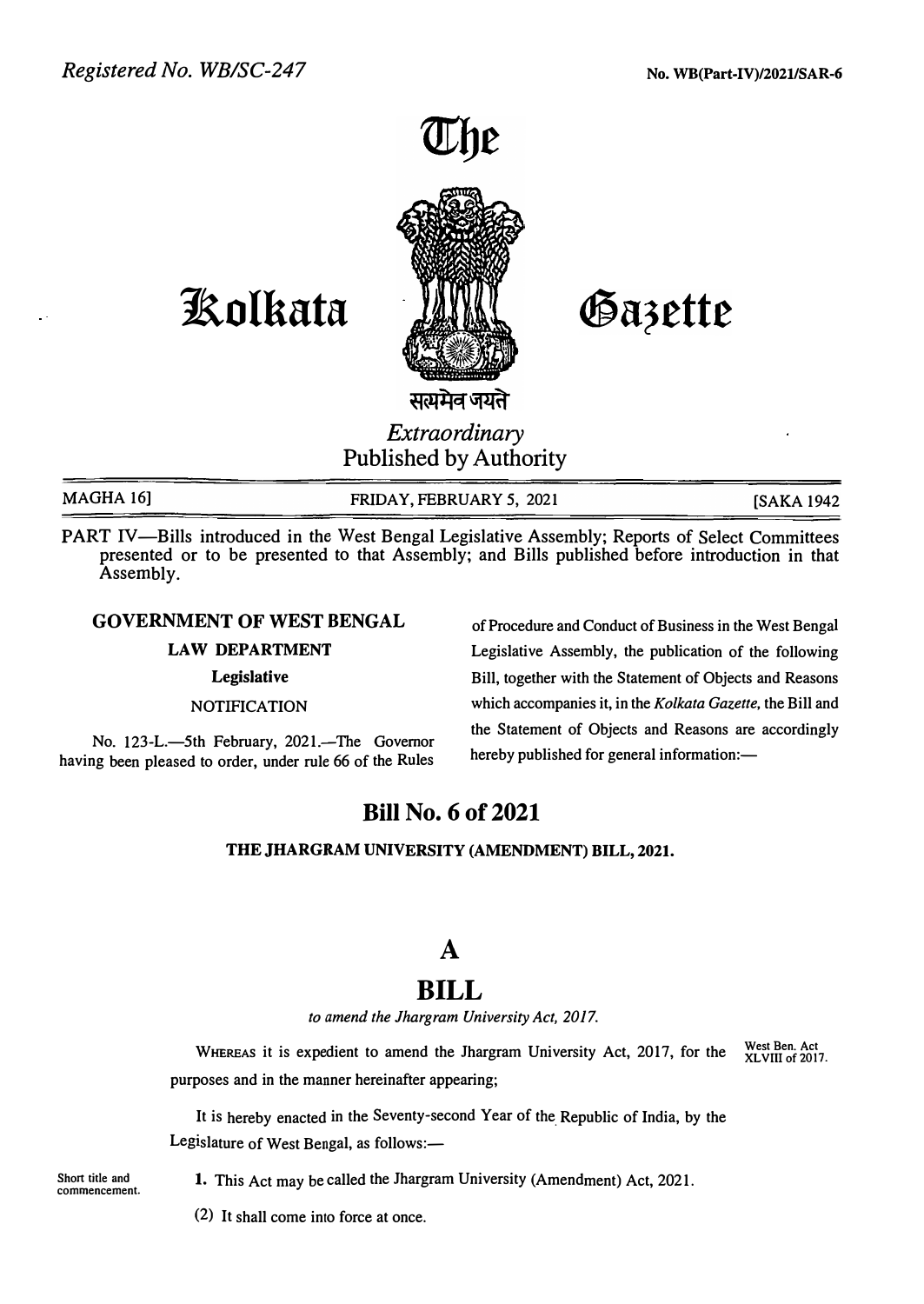$\mathcal{L}_{\mathcal{A}}$ 

*The Jhargram University (Amendment) Bill, 2021.* 

*(Clauses 2-9.)* 

| Amendment of<br>long title of<br>XLVIII of 2017. | 2. In the long title of the Jhargram University Act, 2017 (hereinafter referred to as |
|--------------------------------------------------|---------------------------------------------------------------------------------------|
|                                                  | the principal Act), for the words "Jhargram University", the words "Sadhu Ram Chand   |
|                                                  | Murmu University of Jhargram" shall be substituted.                                   |
| Amendment of<br>Preamble.                        | 3. In the Preamble of the principal Act, for the words "Jhargram University", the     |
|                                                  | words "Sadhu Ram Chand Murmu University of Jhargram" shall be substituted.            |
| Amendment of<br>section 1.                       | 4. In sub-section (1) of section 1 of the principal Act, for the words "Jhargram      |
|                                                  | University", the words "Sadhu Ram Chand Murmu University of Jhargram" shall be        |
|                                                  | substituted.                                                                          |
| Amendment of<br>section 2.                       | 5. In clause (26) of section 2 of the principal Act, for the words "Jhargram          |
|                                                  | University", the words "Sadhu Ram Chand Murmu University of Jhargram" shall be        |
|                                                  | substituted.                                                                          |
| Amendment of<br>section 3.                       | 6. In section 3 of the principal Act,—                                                |
|                                                  | (a) in sub-section (1), for the words "Jhargram University", the words "Sadhu         |
|                                                  | Ram Chand Murmu University of Jhargram" shall be substituted;                         |
|                                                  | (b) in sub-section (2), for the words "Jhargram University", the words "Sadhu         |
|                                                  | Ram Chand Murmu University of Jhargram" shall be substituted;                         |
|                                                  | (c) in sub-section (3), for the words "Jhargram University", the words "Sadhu         |
|                                                  | Ram Chand Murmu University of Jhargram" shall be substituted.                         |
| Amendment of<br>section 38.                      | 7. In section 38 of the principal Act,—                                               |
|                                                  | (i) in sub-section (1), for the words "Jhargram University", the words "Sadhu         |
|                                                  | Ram Chand Murmu University of Jhargram" shall be substituted;                         |
|                                                  | (ii) in sub-section (2), for the words "Jhargram University", the words "Sadhu        |
|                                                  | Ram Chand Murmu University of Jhargram" shall be substituted.                         |
| Amendment of<br>section 65.                      | 8. In clause (a) of sub-section (8) of section 65 of the principal Act, for the words |
|                                                  | "Jhargram University", the words "Sadhu Ram Chand Murmu University of Jhargram"       |
|                                                  | shall be substituted.                                                                 |
| Amendment of<br>section 66.                      | 9. In sub-section (1) of section 66 of the principal Act, for the words "Jhargram"    |

**University", the words "Sadhu Ram Chand Murmu University of Jhargram" shall be substituted.** 

 $\sim 10^{-1}$ **Contract**